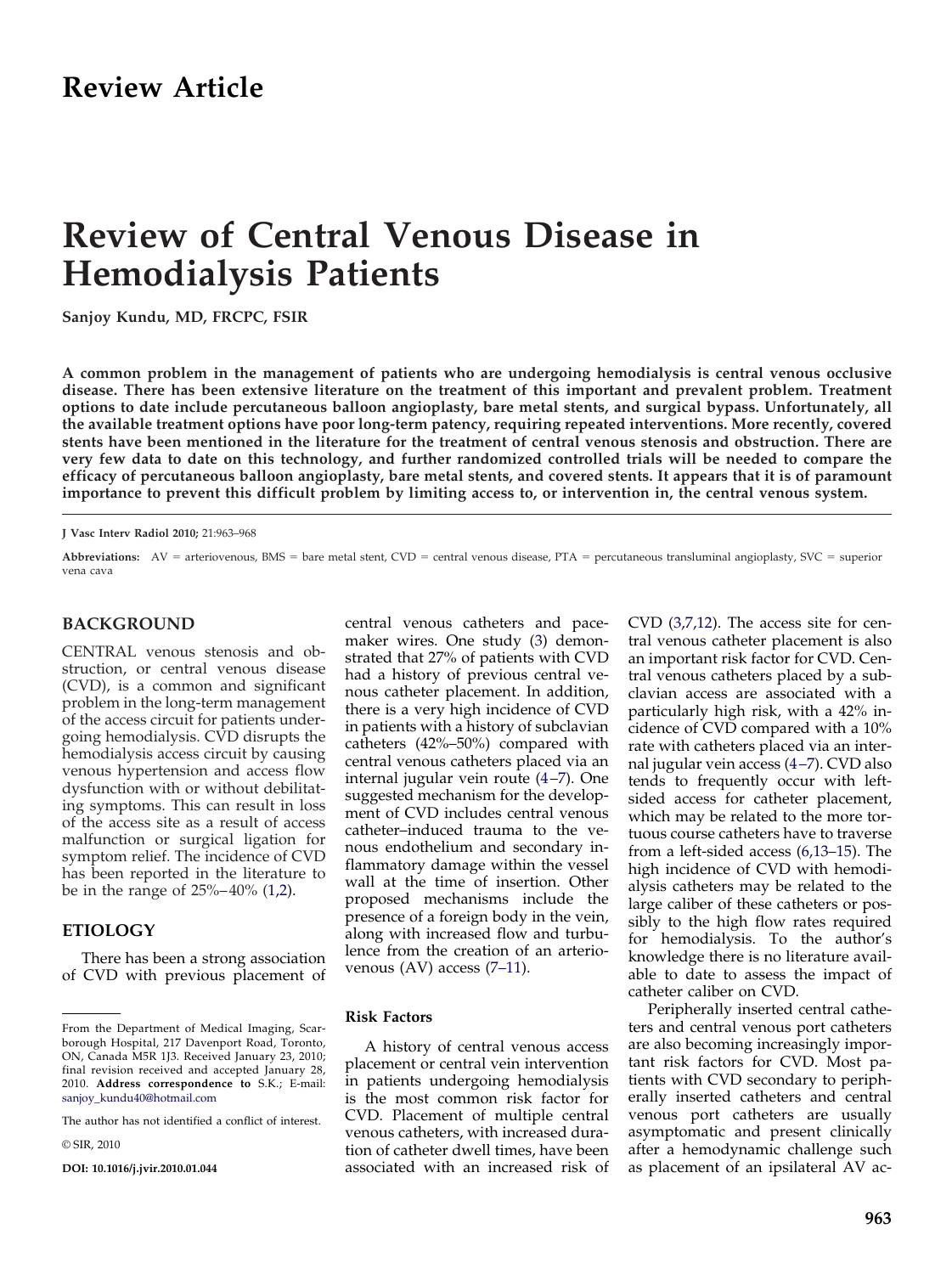cess [\(16,17\)](#page-4-0). Pacemaker and defibrillator wires can also lead to CVD, with development of clinical symptoms after the placement of an AV access in the ipsilateral extremity [\(18 –21\)](#page-4-0).

# **CLINICAL FEATURES**

CVD can be asymptomatic and detected on a diagnostic venogram or fistulogram before access placement for an immature fistula [\(22,23\)](#page-4-0). Most occult CVD cases become clinically apparent after development of a functioning AV access in the ipsilateral extremity. Symptomatology secondary to CVD depends on the anatomic location of the stenosis or obstruction. Narrowing or occlusion of the subclavian vein most commonly presents with edema and/or venous hypertension of the corresponding extremity and/or breast. Brachiocephalic vein stenosis or occlusion affects blood flow from the same side of the face and the upper extremity and breast, leading to edema of the ipsilateral extremity and possible facial edema.

Approximately only 50% of patients with significant CVD will develop ipsilateral upper-extremity edema [\(22\)](#page-4-0). Edema is much more common when a functional ipsilateral upper extremity AV access has been created [\(24\)](#page-4-0). Use of this access for hemodialysis, can lead to further exacerbation of the edema, with acute swelling, tenderness, pain, and associated erythema, which can mimic cellulitis. Associated edema of the breast on the ipsilateral side along with pleural effusions may develop [\(25,26\)](#page-4-0).

CVD may lead to aneurysmal dilation and tortuosity of an AV access. Progression may be prevented with prompt treatment of the inciting central lesion. Marked aneurysmal dilation may have to be treated with surgical revision or ligation of the AV access. CVD leads to the development of collateral vessels, which divert blood centrally via enlarged collateral veins. The collateral veins are often evident on physical examination on the neck, chest, and ipsilateral extremity.

Superior vena cava (SVC) syndrome is a very uncommon but feared complication of SVC stenosis or obstruction or bilateral brachiocephalic vein narrowing or occlusion [\(27,28\)](#page-4-0). This clinical syndrome comprises edema of both upper extremities, face, and neck, along with multiple dilated collateral veins over the chest and neck. Acute emergent treatment of SVC syndrome is required.

CVD may also decrease access blood flow, leading to access recirculation and inadequate dialysis. This may also present as elevated venous pressure during hemodialysis and prolonged bleeding from needle sites after dialysis. If there is a significant decline in access blood flow, the AV access may become occluded secondary to thrombosis. Thrombolysis techniques will be ineffective or lead to recurrent thrombosis unless the CVD is also treated.

## **DIAGNOSIS**

The diagnosis of CVD is based on clinical and imaging findings. A subgroup of patients will have a history of central venous catheter placement or intervention and will present with ipsilateral arm, breast, face, or neck swelling. Depending on the location of the access, a proportion of patients will have evidence of AV access dysfunction, with decreased access flow rates. On physical examination, there may be numerous dilated collaterals vessels in the neck or chest and arm edema on the side of the CVD. In cases of bilateral brachiocephalic vein or SVC stenosis or occlusion, patients may present with a constellation of findings suggestive of SVC syndrome. CVD can at times be diagnosed by duplex ultrasound (US), with an absence of normal respiratory variation in the diameter of central veins and polyphasic atrial waves [\(29\)](#page-4-0). It is difficult to visualize the central veins with duplex US in patients with a high body mass index or significant chest musculature.

Digital subtraction central contrast venography is the current gold standard for the diagnosis of CVD, due to its increased sensitivity, compared with duplex US [\(1\)](#page-3-0). All patients undergoing diagnostic fistulography for AV access dysfunction should undergo a complete assessment of the entire access circuit with contrast venography to rule out CVD. Magnetic resonance venography or  $CO<sub>2</sub>$ venography are alternatives to conventional venography, but there is no significant literature to date on their use in the assessment of CVD. However, it should be noted that patients

with decreased glomerular filtration rate are at risk of developing nephrogenic systemic fibrosis after the administration of intravenous gadolinium [\(30\)](#page-4-0).

## **TREATMENT OPTIONS**

Endovascular intervention is the present mainstay of treatment in the hemodialysis of patients with CVD. The treatment options include percutaneous transluminal angioplasty (PTA), placement of bare metal stents (BMSs), and recently, placement of covered stents. The National Kidney Foundation Disease Outcomes Quality Initiative guidelines [\(31\)](#page-4-0) recommend PTA with or without stent placement as the preferred treatment approach to CVD.

#### **PTA**

PTA for CVD was first reported by Glanz et al [\(32\)](#page-4-0) in 1984, with a 100% technical success rate. A subsequent study by Trerotola et al [\(33\)](#page-4-0) in 1986 demonstrated similar technical and clinical success rates [\(33\)](#page-4-0). PTA represents first-generation technology and is the first line of treatment for CVD. Unfortunately, at the time of the preliminary PTA studies, there were no clearly defined reporting standards in place, a situation resulting in variable study methodology and endpoints. There are no large randomized controlled studies that have provided level 1 evidence in the assessment of PTA for CVD, making it difficult to draw conclusions on the outcomes of PTA and draw comparisons versus alternative technologies.

PTA has demonstrated a variable technical success rate ranging from 70% to 90% [\(2,18,34 –38\)](#page-3-0). A PTA study by Kovalik et al [\(34\)](#page-4-0) in 1994 made some interesting observations, including a technical failure rate of 7%, with greater than 50% improvement (ie, nonelastic lesions) in 70% of the patients with CVD and less than 50% improvement (ie, elastic lesions) in 23% of the patients with CVD. The study concluded that there were two types of central venous lesion: nonelastic lesions, which responded well to PTA, and elastic lesions, which were unresponsive or poorly responsive to PTA. It was believed that the histologies of the two types of lesions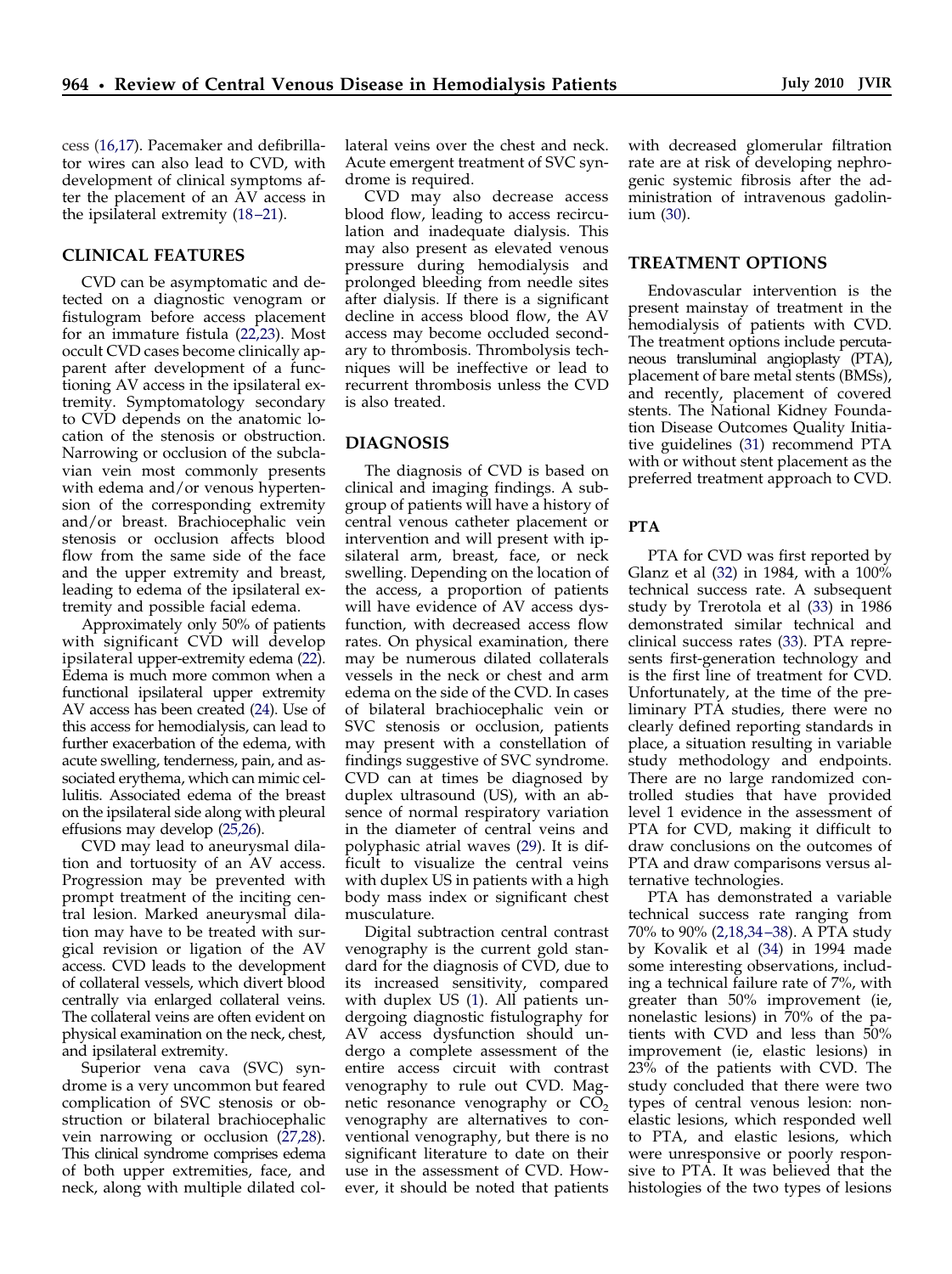were different based on observations on intravascular US [\(34\)](#page-4-0).

Overall, the PTA patency results for CVD demonstrate wide variability. There is a 6-month primary patency rate range of 23%– 63% and a cumulative patency rate range of 29%–100%. There is a 12-month primary patency rate range of 12%–50% and a cumulative patency rate range of 13%–100% [\(2,18,34 –38\)](#page-3-0). One of the largest studies to date on PTA for CVD by Bakken et al [\(38\)](#page-4-0) in 2007 comprised 47 patients and demonstrated a technical success rate of 77%. Primary patency rates were 58% at 3 months, 45% at 6 months, and 29% at 12 months. Cumulative patency rates were 76% at 3 months, 62% at 6 months, and 53% at 12 months [\(38\)](#page-4-0). In summary, technical failures will occur in a minority of patients (10%–30%) treated with PTA for CVD. There is clearly a subgroup of patients with CVD who have elastic lesions that will be unresponsive to PTA. It is also apparent that multiple repeated interventions with close surveillance are required with PTA for CVD to maintain patency and prevent occlusion over the long term.

## **Bare Metal Stents**

BMSs were first placed in the dialysis access circuit, for refractory steno-ses, by Günther et al in 1989 [\(39\)](#page-4-0). BMSs are the second-generation technology and second line of treatment for CVD; they provide mechanical support to a site of stenosis that is resistant or unresponsive to PTA. BMSs are potentially useful in CVD in the setting of kinked stenoses or collapsing or elastic stenoses after PTA; and for sealing dissections or circumscribed perforations after PTA, for establishing and maintaining patency of chronic central vein occlusions, and after PTA of highly resistant stenoses.

However, there are significant limitations to BMSs. After deployment, BMSs may migrate, shorten, or fracture on a subacute or delayed basis [\(40 – 43\)](#page-4-0). BMS placement may preclude future endovascular procedures or surgical revision. It is also clearly evident that BMSs can incite intimal hyperplasia, leading to recurrent stenoses and multiple repeat interventions to maintain patency [\(42\)](#page-4-0). The use of BMSs in hemodialysis access PTA interventions has significantly increased

from 0% in 1991 to more than 9% in 2001 according to the United States Renal Data System [\(44\)](#page-4-0). The exponential increase in BMS use in hemodialysis access procedures has led to the development of guidelines for their applications. The Society of Interventional Radiology Quality Improvement Guidelines [\(45\)](#page-4-0) recommend BMSs be reserved for central vein lesions in which PTA has failed or that recur within 3 months after initially successful PTA or in cases of rupture after PTA. Similarly, the consensus guidelines of the National Kidney Foundation Dialysis Outcomes Quality Initiative [\(31,46,47\)](#page-4-0) recommend that the use of stents be reserved for surgically inaccessible stenoses in which PTA fails.

The results for BMS use demonstrate a wide range of variability. The vast majority of the literature demonstrates a very high technical success rate, as high as 100%.

Stent structure and composition may be a factor in the initial technical success rate and long-term patency, although this has not been clearly demonstrated in the literature to date. As a general rule, self-expanding stents have been used for CVD. The first generation self-expanding stent is the Wallstent (Boston Scientific, Natick, Massachusetts). The Wallstent is constructed of 18 filaments of Elgiloy woven into a mesh. The advantages of this stent include its low profile, flexibility, and radiopacity. The disadvantages of this stent include foreshortening at the time of placement, the fact that eccentric loading (stenosis) can lead to concentric narrowing and decreased radial strength, and rare delayed shortening and migration [\(40,41,48 –50\)](#page-4-0). The second-generation self-expanding stents are made of nitinol, an alloy of nickel and titanium. It has a crystalline structure, which exists in two types of temperature-dependent forms. Nitinol undergoes a reversible shape transformation (ie, martensitic transformation), which is preset by the ratio of nickel and titanium and high temperature heating. When nitinol transforms to its higher temperature crystalline form (28°C–  $33^{\circ}\text{C}$ , it will expand to its preset size and become relatively more rigid. Nitinol also has the characteristic of superelasticity, which will allow an applied external force to deform it but

attempt to return to its original shape over time or if the external force is removed [\(41,50 –52\)](#page-4-0).

The results of BMS use in the setting of CVD have been quite variable. At 3 months, primary patency rates are 63%–100% and cumulative patency rates are 72%–100%; the respective rates are 42%– 89% and 55%–100% at 6 months and 14%–73% and 31%– 91% at 12 months [\(34 –38,42,43,53–58\)](#page-4-0). One of the largest retrospective BMS studies to date, with Wallstent treatment of CVD, was that of Haage et al [\(55\)](#page-5-0) in 1999. In 50 patients, primary patency rates were 92% at 3 months, 84% at 6 months, and 56% at 12 months. There was a cumulative patency rate of 97% at 6 and 12 months [\(55\)](#page-5-0). Unfortunately, these results have not been replicated elsewhere in the literature. A more recent retrospective study on nitinol BMSs for CVD in 16 patients by Vogel et al [\(53\)](#page-5-0) in 2004 demonstrated 3-, 6-, and 12-month primary patency rates of 81%, 74%, and 67%, respectively. Cumulative patency rates were not reported in this study [\(53\)](#page-5-0). There are no randomized control trials to date comparing PTA and BMS use in the setting of CVD. A recent retrospective study by Bakken et al [\(38\)](#page-4-0) comparing PTA versus BMS placement for CVD demonstrated 3-, 6-, and 12-month primary patency rates of 58%, 25%, and 29%, respectively, with PTA, compared with 65%, 54%, and 45%, respectively, with BMSs. Cumulative patency rates at 3, 6, and 12 months were  $76\%$ ,  $62\%$ , and 53%, respectively, with PTA, compared with 72%, 55%, and 46%, respectively, with BMSs. There was no significant difference in patency results between the PTA and BMS groups.

In summary, it appears BMS placement has a high technical success rate in CVD. There is clearly a group of CVD cases that are unresponsive to PTA and will require BMSs to achieve technical success. However, there is no literature to date demonstrating the superiority of BMSs versus PTA in the setting of CVD. Future randomized control trials will be needed to determine the appropriate role of BMSs for CVD.

#### **Covered Stents**

Covered stents, also known as peripheral endografts, have been pro-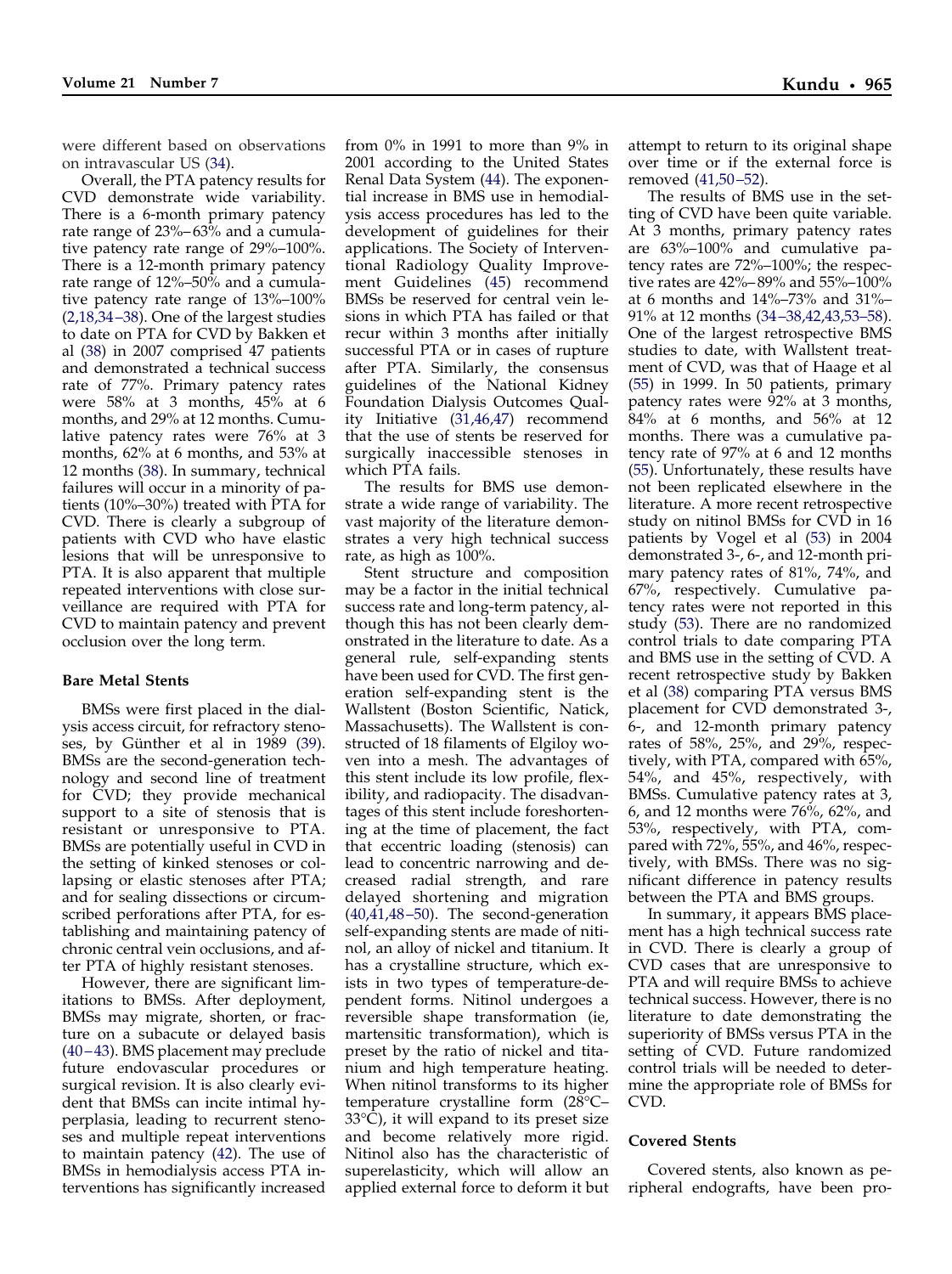<span id="page-3-0"></span>posed as a new treatment option for CVD. The potential advantages of covered stents would include providing a relatively inert and stable intravascular matrix for endothelialization while providing the mechanical advantages of a BMS. This could potentially reduce the intimal hyperplastic response that causes restenosis after PTA or BMS placement. Covered stents are available in balloon-expandable or self-expanding platforms. In practical terms, a self-expanding platform would be preferred, given the rigidity of the balloon-expandable platforms. There is minimal literature on covered stent use in the hemodialysis access circuit. Most of the literature to date has been on the treatment of graft or outflow vein aneurysms and refractory venous outflow stenoses (59–65). To the author's knowledge, covered stents for CVD have been mentioned in only two publications to date. Sapoval et al [\(63\)](#page-5-0), in 1996, mentioned the use of a nitinol plus Dacron covered stent (Craig Endopro; Mintec, La Ciotat, France) for in-stent restenosis of a Wallstent, with asymptomatic recurrent restenosis after 6 months. In a 2003 study, Quinn et al [\(66\)](#page-5-0) placed six covered stents for CVD and 11 covered stents for venous outflow stenoses. Combined primary patency rates were 40%, 32%, and 32%, respectively, at 2, 6, and 12 months; the respective secondary patency rates were 70%, 55%, and 39%. The investigators used Palmaz stents (P308; Johnson & Johnson, Warren, New Jersey) with expanded polytetrafluoroethylene graft material manually sewn on [\(66\)](#page-5-0). Further randomized controlled trials with long-term follow-up will be necessary to determine the role of covered stents in CVD.

#### **Surgical Options for Central Venous Disease**

Percutaneous endovascular therapy is the first line of treatment for CVD. However, in patients whose disease is refractory to endovascular options, surgical possibilities must be evaluated. If there is a functioning hemodialysis access in the ipsilateral extremity to the site of CVD, a simple reduction procedure may bring the volume down sufficiently to be accommodated by collateral circulation and continue to provide adequate flow for

dialysis with resolution of symptoms. If not, the CVD can be addressed by extraanatomic bypass, including jugular vein turn-down procedures, subclavian vein–to– external or internal jugular vein bypass, or axillary–to– femoral vein bypass (67–69). Surgical options for CVD are associated with significant morbidity in patients with CVD and are a last-resort treatment alternative in patients whose disease is refractory to percutaneous endovascular treatment options.

#### **FUTURE DIRECTIONS**

Future treatments may include coated drug-eluting stents with a rapamycin or paclitaxel coating to improve endothelial healing inside the stent, largerdiameter cutting balloons, or cryoplasty. Other alternatives may include brachytherapy with  $\beta$ -radiation.

Further characterization of hemodynamic, molecular, and pathologic mechanisms of CVD, and development of treatments and preventative strategies, are critical to improve longterm patency of the hemodialysis access circuit.

## **SUMMARY**

Prevention of CVD in patients undergoing hemodialysis is critical. Central venous catheter placement or intervention is the most important risk factor for CVD. In patients with renal dysfunction, central venous catheter placement should be avoided if at all possible, particularly in the subclavian vein. The use of other peripheral catheters should be minimized to preserve future peripheral and central venous capital as potential access sites.

All the current treatment options for CVD will lead to recurrent stenosis or occlusion requiring multiple repeat interventions to maintain patency. Further randomized controlled trials of currently available treatment options with long-term follow-up are essential in the future to develop appropriate treatment algorithms. Further advancements in treatment technique, technology, and mechanisms of CVD with proper scientific evaluation will be required to continue to improve the long-term results in this difficult problem.

#### **References**

- 1. Lumsden AB, MacDonald MJ, Isiklar H, et al. Central venous stenosis in the hemodialysis patient: incidence and efficacy of endovascular treatment. Cardiovasc Surg 1997; 5:504 –509.
- 2. Glanz S, Gordon DH, Lipkowitz GS, Butt KMH, Hong J, Sclafani GS. Axillary and subclavian stenosis: percutaneous angioplasty. Radiology 1988; 168: 371–373.
- 3. Agarwal AK, Patel BM, Farhan NJ: Central venous stenosis in hemodialysis patients is a common complication of ipsilateral central vein catheterization. J Am Soc Nephrol 2004; 15:368A– 369A.
- 4. Barrett N, Spencer S, McIvor J, et al. Subclavian stenosis: a major complication of subclavian dialysis catheters. Nephrol Dial Transplant 1988; 3:423– 425.
- 5. Cimochowski GE, Worley E, Rutherford WE, et al. Superiority of the internal jugular vein over the subclavian access for temporary dialysis. Nephron 1990; 54:154 –161.
- 6. Schillinger F, Schillinger D, Montagnac R, et al. Post catheterization venous stenosis in hemodialysis: comparative angiographic study of 50 subclavian and 50 internal jugular accesses. Nephrol Dial Transplant 1991; 6:722–724.
- 7. Vanherweghem JL, Yasine T, Goldman M, et al. Subclavian vein thrombosis: a frequent complication of subclavian cannulation for hemodialysis. Clin Nephrol 1986; 26:235–238.
- 8. Palabrica T, Lobb R, Furie BC, et al. Leukocyte accumulation promoting fibrin deposition is mediated by P-selectin on adherent platelets. Nature 1992; 359:848 – 851.
- 9. Weiss MF, Scivittaro V, Anderson JM. Oxidative stress and increased expression of growth factors in lesions of failed hemodialysis access. Am J Kidney Dis 2001; 37:970 –980.
- 10. Fillinger MF, Reinitz ER, Schwartz RA, et al. Graft geometry and venous intimal-medial hyperplasia in arteriovenous loop grafts. J Vasc Surg 1990; 11:556 –566.
- 11. Middleton WD, Erickson S, Melson GL. Perivascular color artifact: pathologic significance and appearance on color Doppler US images. Radiology 1989; 171:647– 652.
- 12. MacRae JM, Ahmed A, Johnson N, Levin A, Kiaii M. Central vein stenosis: a common problem in patients on hemodialysis. ASAIO J 2005; 51:77-81.
- 13. Schon D, Whittman D. Managing the complications of long-term tunneled dialysis catheters. Semin Dial 2003; 16: 314 –322.
- 14. Moss AH, Vasilaksi C, Holley HL, et al. Use of a silicon dual-lumen catheter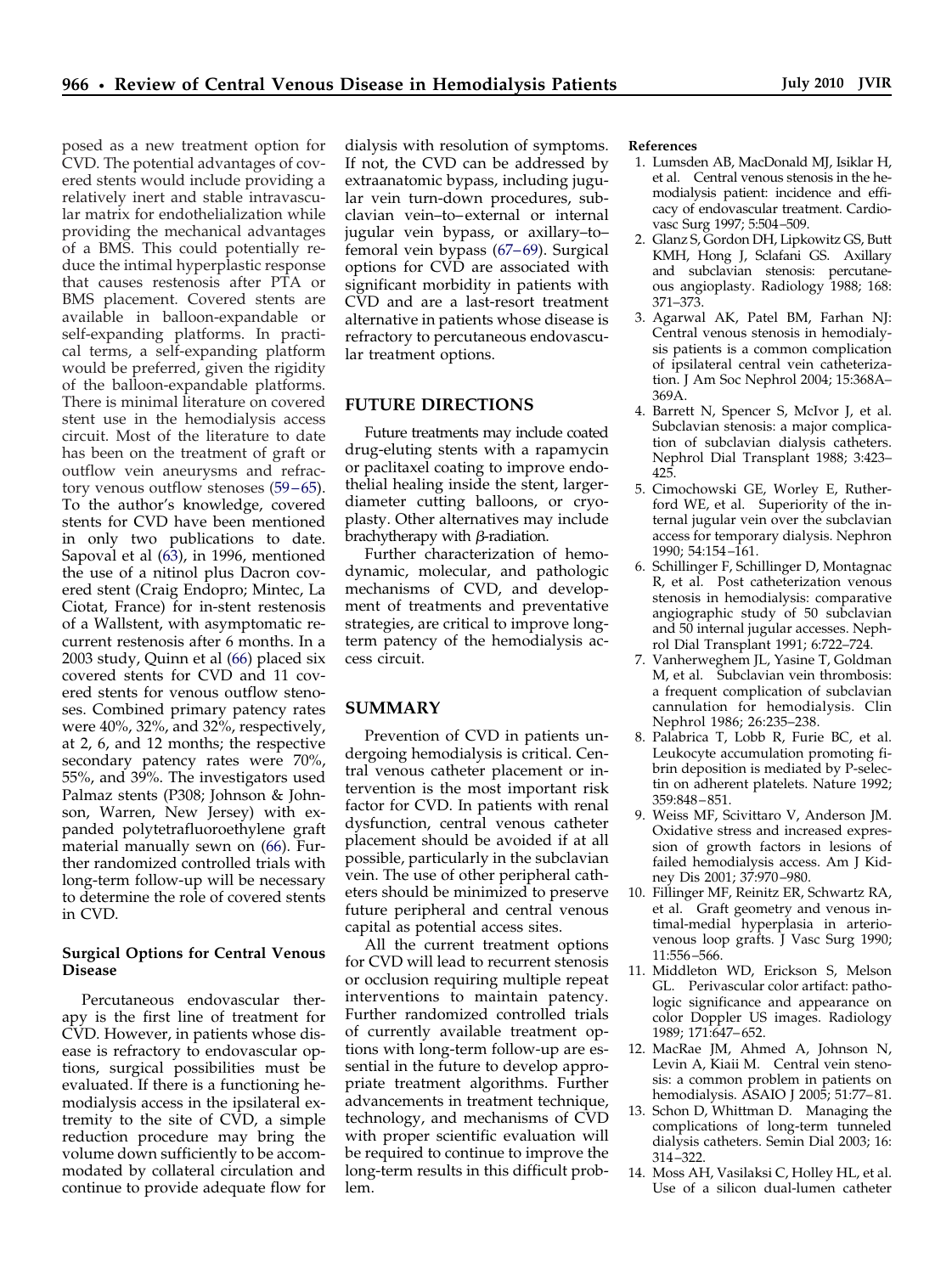<span id="page-4-0"></span>with a Dacron cuff as a long-term vascular access for hemodialysis patients. Am J Kidney Dis 1990; 16:211– 215.

- 15. Salgado OJ, Urdaneta B, Comenares B, et al. Right versus left internal jugular vein catheterization for hemodialysis: complications and impact on ipsilateral access creation. Artif Organs 2004; 28: 728 –733.
- 16. Gonsalves CF, Eschelman DJ, Sullivan KL, et al. Incidence of central venous stenosis and occlusion following upper extremity PICC and port placement. Cardiovasc Intervent Radiol 2003; 26: 123–127.
- 17. Trerotola SO, Kuhn-Fulton J, Johnson MS, et al. Tunneled infusion catheters: increased incidence of symptomatic venous thrombosis in subclavian versus internal jugular venous access. Radiology 2000; 217:89 –93.
- 18. Beathard GA. Percutaneous transvenous angioplasty in the treatment of vascular access stenosis. Kidney Int 1992; 42:1390– 1397.
- 19. Korzets A, Chagnac A, Ori, et al. Subclavian vein stenosis, permanent cardiac pacemakers and the hemodialysed patient. Nephron 1991; 58:103–105.
- 20. Chuang C, Tarng D, Yang W, et al. An occult cause of arteriovenous access failure: central vein stenosis from permanent pacemaker wire. Am J Nephrol 2001; 21:406 – 409.
- 21. Sticherling C, Chough SP, Baker RL, et al. Prevalence of central venous occlusion in patients with chronic defibrillator leads. Am Heart J 2001; 141: 813– 816.
- 22. Schwab SJ, Quarles LD, Middleton JP, Cohan RH, Saeed M, Dennis VW. Hemodialysis associated subclavian vein stenosis. Kidney Int 1988; 33: 1156 –1159.
- 23. Clark DE, Albina JE, Chazan JA. Subclavian stenosis and thrombosis: a potential serious complication in chronic hemodialysis patients. Am J Kidney Dis 1990; 15:265–268.
- 24. Nakhoul F, Hashmonai M, Anel A, et al. Extreme swelling of a limb with AV shunt for hemodialysis resulting from subclavian vein thrombosis due to previous catheterization. Clin Nephrol 1998; 49:134 –136.
- 25. Gadallah MF, El-Shahawy, Campese VM. Unilateral breast enlargement secondary to hemodialysis arteriovenous fistula and subclavian vein occlusion. Nephron 1993; 63:351–353.
- 26. Wright RS, Quinones-Baldrich WJ, Anders AJ, et al. Pleural effusion associated with ipsilateral breast and arm edema as a complication of subclavian vein catheterization and arteriovenous fistula formation for hemodialysis. Chest 1994; 106:950 –952.
- 27. Baker GL, Barnes HJ. Superior vena cava syndrome: etiology, diagnosis, and treatment. Am J Crit Care 1992;  $1:54 - 64.$
- 28. Kanna S, Sniderman K, Simons M, et al. Superior vena cava stenosis associated with hemodialysis catheters. Am J Kidney Dis 1992; 21:278 –281.
- 29. Rose SC, Kinney TB, Bundens WP, et al. Importance of Doppler analysis of transmitted atrial waveforms prior to placement of central venous catheters. J Vasc Interv Radiol 1998; 9:927– 934.
- 30. Marckmann P, Skov L, Rossen K, et al. Nephrogenic systemic fibrosis: Suspected causative role of gadodiamide used for contrast-enhanced magnetic resonance imaging. J Am Soc Nephrol 2006; 17:2359 –2362.
- 31. NKF-K/DOQI clinical practice guidelines for vascular access. Am J Kidney Dis 2001; 37(Suppl 1):S137–S181.
- 32. Glanz S, Gordon D, Butt KMH, et al. Dialysis access fistulas: treatment of stenoses by transluminal angioplasty. Radiology 1984; 152:637– 642.
- 33. Trerotola SO, McLean GK, Burke DR, Meranze SG. Treatment of subclavian venous stenoses by percutaneous transluminal angioplasty. J Vasc Interv Radiol 1986; 1:15–18.
- 34. Kovalik EC, Newman GE, Suhocki P, Knelson M, Schwab SJ. Correction of central venous stenoses: use of angioplasty and vascular Wallstents. Kidney Int 1994; 45:1177–1181.
- 35. Quinn SF, Schuman ES, Demlow TA, et al. Percutaneous transluminal angioplasty versus endovascular stent placement in the treatment of venous stenoses in patients undergoing hemodialysis: Intermediate results. J Vasc Interv Radiol 1995; 5:851– 855.
- 36. Dammers R, de Haan MW, Planken NR, van der Sande FM, Tordoir JHM. Central vein obstruction in hemodialysis patients: results of radiological and surgical intervention. Eur J Vasc Endovasc Surg 2003; 26:317–321.
- 37. Surowiec SM, Fegley AJ, Tanski WJ, et al. Endovascular management of central venous stenoses in the hemodialysis patient: results of percutaneous therapy. Vasc Endovasc Surg 2004; 38: 349 –354.
- 38. Bakken AM, Protack CD, Saad WE, Lee DE, Waldman DL, Davies MG. Long-term outcomes of primary angioplasty and primary stenting of central venous stenosis in hemodialysis patients. J Vasc Surg 2007; 45: 776 –783.
- 39. Gunther RW, Vorwerk D, Bohndorf K, et al. Venous stenoses in dialysis shunts: treatment with self-expanding metallic stents. Radiology 1989; 170: 401– 405.
- 40. Trerotola SO, Fair JH, Davidson D, et al. Comparison of Gianturco Z stents and Wallstents in a hemodialysis access graft animal model. J Vasc Interv Radiol 1995; 6:387–396.
- 41. Verstandig AG, Bloom AI, Sasson T, Haviv YS, Rubinger D. Shortening and migration of Wallstents after stenting of central venous stenoses in hemodialysis patients. Cardiovasc Intervent Radiol 2003; 26:58 – 64.
- 42. Chen CY, Liang HL, Pan HB, et al. Metallic stenting for treatment of central venous obstruction in hemodialysis patients. J Chin Med Assoc 2003; 66:166 –172.
- 43. Oderich GS, Treiman GS, Schneider P, Bhirangi K. Stent placement for treatment of central and peripheral venous obstruction: a long-term multi-institutional experience. J Vasc Surg 2000; 32: 760 –769.
- 44. United States Renal Data System. USRD 2003 Annual Data Report: atlas of end-stage renal disease in the United States. Bethesda, MD: National Institutes of Health, National Institute of Diabetes and Digestive and Kidney Diseases, 2003; 243–248.
- 45. Aruny JE, Lewis CA, Cardella JF, et al. Quality improvement guidelines for percutaneous management of the thrombosed or dysfunctional dialysis access. Standards of Practice Committee of the Society of Cardiovascular & Interventional Radiology. J Vasc Interv Radiol 1994; 5:745–750.
- 46. NKF-DOQI clinical practice guidelines for vascular access. National Kidney Foundation Dialysis Outcomes Quality Initiative. Am J Kidney Dis 1997; 30 (Suppl 3):S150 –S191.
- 47. Clark TWI. Nitinol stents in hemodialysis access. J Vasc Interv Radiol 2004; 15:1037–1040.
- 48. Flueckiger F, Sternthal H, Klein GE, et al. Strength, elasticity, and plasticity of expandable metal stents: in vitro studies with three types of stress. J Vasc Interv Radiol 1994; 5:745–750.
- 49. Rogers C, Edelman ER. Endovascular stent design dictates experimental restenosis and thrombosis. Circulation 1995; 91:2995–3001.
- 50. Dyet JF, Watts WG, Ettles DF, et al. Mechanical properties of metallic stent: how do these properties influence the choice of stent for specific lesions? Cardiovasc Intervent Radiol 2000; 23:47–54.
- 51. Shabalovskaya SA. On the nature of the biocompatibility and on medical applications of NiTi shape memory and superelastic alloys. Biomed Mater Eng 1996; 6:267–289.
- 52. Duda SH, Wiskirchen J, Tepe G, et al. Physical properties of endovascular